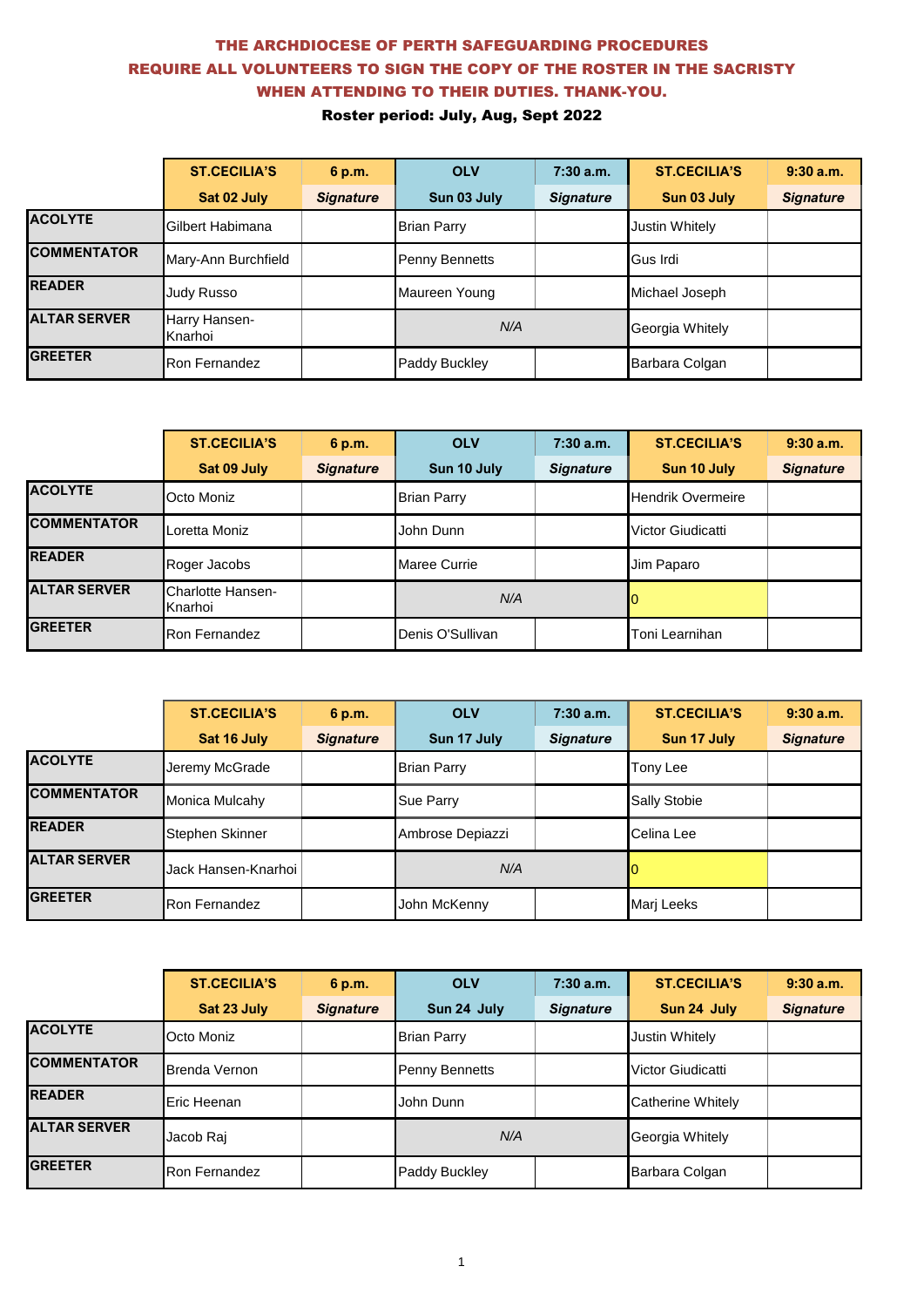|                     | <b>ST.CECILIA'S</b>          | 6 p.m.           | <b>OLV</b>         | $7:30$ a.m.      | <b>ST.CECILIA'S</b> | 9:30a.m.         |
|---------------------|------------------------------|------------------|--------------------|------------------|---------------------|------------------|
|                     | Sat 30 July                  | <b>Signature</b> | Sun 31 July        | <b>Signature</b> | Sun 31 July         | <b>Signature</b> |
| <b>ACOLYTE</b>      | Jeremy McGrade               |                  | <b>Brian Parry</b> |                  | Tony Lee            |                  |
| <b>COMMENTATOR</b>  | Maureen Young                |                  | <b>Sue Parry</b>   |                  | <b>Sally Stobie</b> |                  |
| <b>READER</b>       | Gus Irdi                     |                  | Louis Byrnes       |                  | Celina Lee          |                  |
| <b>ALTAR SERVER</b> | Olivia<br>Hansen-<br>Knarhoi |                  | N/A                |                  |                     |                  |
| <b>GREETER</b>      | Ron Fernandez                |                  | Terry Aram         |                  | Toni Learnihan      |                  |

|                     | <b>ST.CECILIA'S</b>  | 6 p.m.           | <b>OLV</b>            | 7:30 a.m.        | <b>ST.CECILIA'S</b> | 9:30a.m.         |
|---------------------|----------------------|------------------|-----------------------|------------------|---------------------|------------------|
|                     | Sat 06 Aug           | <b>Signature</b> | Sun 07 Aug            | <b>Signature</b> | Sun 07 Aug          | <b>Signature</b> |
| <b>ACOLYTE</b>      | Octo Moniz           |                  | <b>Brian Parry</b>    |                  | Martin Haugg        |                  |
| <b>COMMENTATOR</b>  | Loretta Moniz        |                  | <b>Penny Bennetts</b> |                  | Victor Giudicatti   |                  |
| <b>READER</b>       | Brenda Vernon        |                  | <b>Maree Currie</b>   |                  | Monica Mulcahy      |                  |
| <b>ALTAR SERVER</b> | Sebastian Raj        |                  | N/A                   |                  |                     |                  |
| <b>GREETER</b>      | <b>Ron Fernandez</b> |                  | John McKenny          |                  | Nancy Yip           |                  |

|                     | <b>ST.CECILIA'S</b> | 6 p.m.           | <b>OLV</b>         | $7:30$ a.m.      | <b>ST.CECILIA'S</b> | 9:30a.m.         |
|---------------------|---------------------|------------------|--------------------|------------------|---------------------|------------------|
|                     | Sat 13 Aug          | <b>Signature</b> | Sun 14 Aug         | <b>Signature</b> | Sun 14 Aug          | <b>Signature</b> |
| <b>ACOLYTE</b>      | Gilbert Habimana    |                  | <b>Brian Parry</b> |                  | Justin Whitely      |                  |
| <b>COMMENTATOR</b>  | Monica Mulcahy      |                  | John Dunn          |                  | Paul Davidson       |                  |
| <b>READER</b>       | Eric Heenan         |                  | Ambrose Depiazzi   |                  | Roger Jacobs        |                  |
| <b>ALTAR SERVER</b> | Jacob Raj           |                  | N/A                |                  | Georgia Whitely     |                  |
| <b>GREETER</b>      | Ron Fernandez       |                  | Denis O'Sullivan   |                  | Marj Leeks          |                  |

|                     | <b>ST.CECILIA'S</b>      | 6 p.m.           | <b>OLV</b>         | 7:30 a.m.        | <b>ST.CECILIA'S</b> | 9:30a.m.         |
|---------------------|--------------------------|------------------|--------------------|------------------|---------------------|------------------|
|                     | Sat 20 Aug               | <b>Signature</b> | Sun 21 Aug         | <b>Signature</b> | Sun 21 Aug          | <b>Signature</b> |
| <b>ACOLYTE</b>      | Jeremy McGrade           |                  | <b>Brian Parry</b> |                  | Martin Haugg        |                  |
| <b>COMMENTATOR</b>  | Paul Davidson            |                  | Sue Parry          |                  | Jean Byrne          |                  |
| <b>READER</b>       | Greg Russo               |                  | Stephen Skinner    |                  | Gus Irdi            |                  |
| <b>ALTAR SERVER</b> | Harry Hansen-<br>Knarhoi |                  | N/A                |                  | 10                  |                  |
| <b>GREETER</b>      | <b>Ron Fernandez</b>     |                  | Terry Aram         |                  | Barbara Colgan      |                  |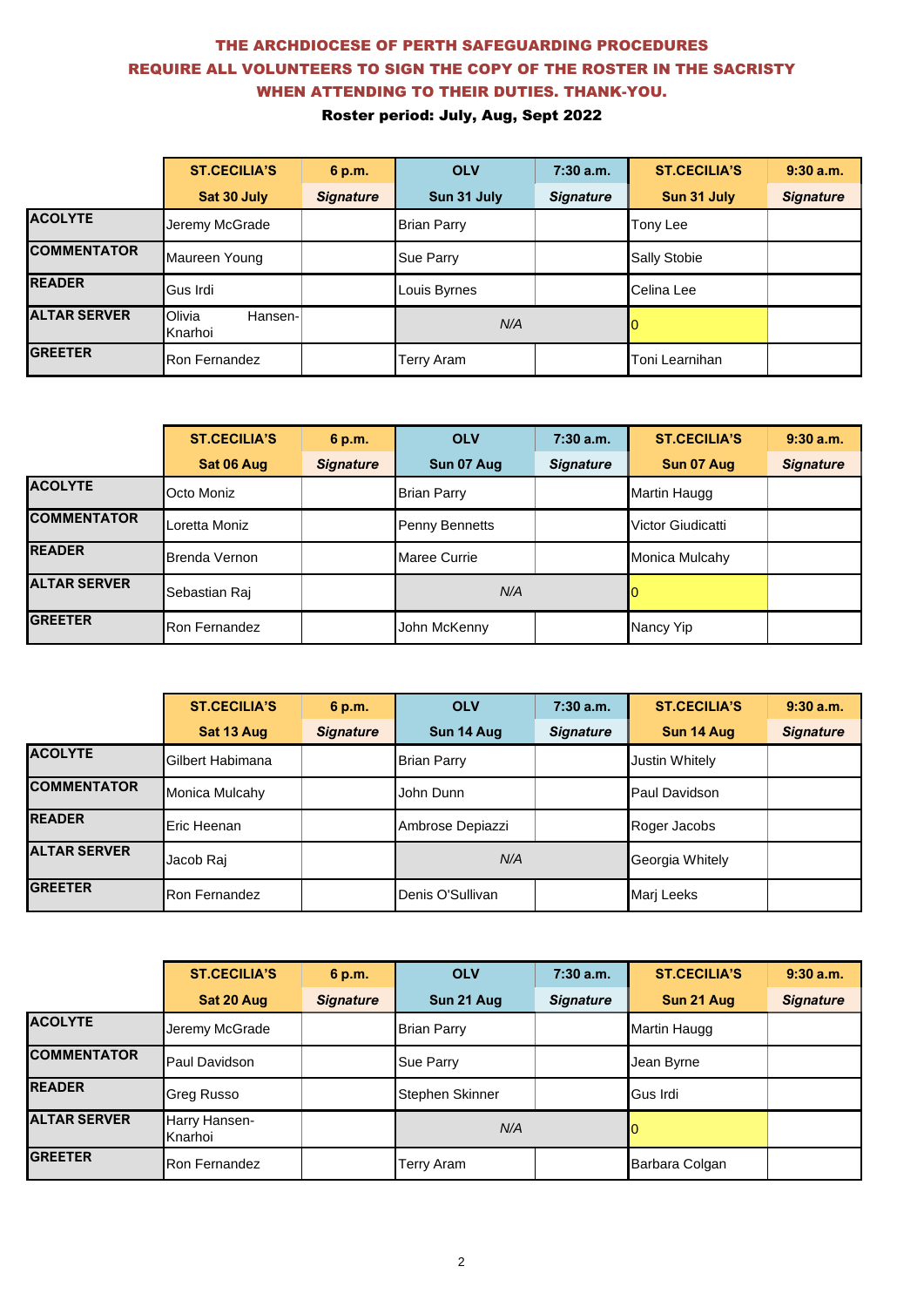|                     | <b>ST.CECILIA'S</b>       | 6 p.m.           | <b>OLV</b>            | 7:30a.m.         | <b>ST.CECILIA'S</b>      | 9:30a.m.         |
|---------------------|---------------------------|------------------|-----------------------|------------------|--------------------------|------------------|
|                     | Sat 27 Aug                | <b>Signature</b> | Sun 28 Aug            | <b>Signature</b> | Sun 28 Aug               | <b>Signature</b> |
| <b>ACOLYTE</b>      | Octo Moniz                |                  | <b>Brian Parry</b>    |                  | <b>Hendrik Overmeire</b> |                  |
| <b>COMMENTATOR</b>  | Loretta Moniz             |                  | <b>Penny Bennetts</b> |                  | Sally Stobie             |                  |
| <b>READER</b>       | Loretta Moniz             |                  | Louis Byrnes          |                  | Daniel Paparo            |                  |
| <b>ALTAR SERVER</b> | Olivia Hansen-<br>Knarhoi |                  | N/A                   |                  |                          |                  |
| <b>GREETER</b>      | Ron Fernandez             |                  | Paddy Buckley         |                  | Nancy Yip                |                  |

|                     | <b>ST.CECILIA'S</b>  | 6 p.m.           | <b>OLV</b>             | 7:30 a.m.        | <b>ST.CECILIA'S</b> | 9:30a.m.         |
|---------------------|----------------------|------------------|------------------------|------------------|---------------------|------------------|
|                     | Sat 03 Sep           | <b>Signature</b> | Sun 04 Sep             | <b>Signature</b> | Sun 04 Sep          | <b>Signature</b> |
| <b>ACOLYTE</b>      | Gilbert Habimana     |                  | <b>Brian Parry</b>     |                  | Tony Lee            |                  |
| <b>COMMENTATOR</b>  | Brenda Vernon        |                  | Maureen Young          |                  | Jean Byrne          |                  |
| <b>READER</b>       | Judy Russo           |                  | <b>Stephen Skinner</b> |                  | Michael Joseph      |                  |
| <b>ALTAR SERVER</b> | Sebastian Raj        |                  | N/A                    |                  |                     |                  |
| <b>GREETER</b>      | <b>Ron Fernandez</b> |                  | Mim Richardson         |                  | Toni Learnihan      |                  |

|                     | <b>ST.CECILIA'S</b> | 6 p.m.           | <b>OLV</b>             | $7:30$ a.m.      | <b>ST.CECILIA'S</b>      | 9:30a.m.         |
|---------------------|---------------------|------------------|------------------------|------------------|--------------------------|------------------|
|                     | Sat 10 Sep          | <b>Signature</b> | Sun 11 Sep             | <b>Signature</b> | Sun 11 Sep               | <b>Signature</b> |
| <b>ACOLYTE</b>      | Jeremy McGrade      |                  | <b>Brian Parry</b>     |                  | <b>Hendrik Overmeire</b> |                  |
| <b>COMMENTATOR</b>  | Gus Irdi            |                  | John Dunn              |                  | Paul Davidson            |                  |
| <b>READER</b>       | Eric Heenan         |                  | <b>Penny Bennetts</b>  |                  | Victor Giudicatti        |                  |
| <b>ALTAR SERVER</b> | Jacob Raj           |                  | N/A                    |                  |                          |                  |
| <b>GREETER</b>      | Ron Fernandez       |                  | <b>Bill Richardson</b> |                  | Marj Leeks               |                  |

|                     | <b>ST.CECILIA'S</b> | 6 p.m.           | <b>OLV</b>         | 7:30a.m.         | <b>ST.CECILIA'S</b>      | 9:30a.m.         |
|---------------------|---------------------|------------------|--------------------|------------------|--------------------------|------------------|
|                     | Sat 17 Sep          | <b>Signature</b> | Sun 18 Sep         | <b>Signature</b> | Sun 18 Sep               | <b>Signature</b> |
| <b>ACOLYTE</b>      | Octo Moniz          |                  | <b>Brian Parry</b> |                  | <b>Justin Whitely</b>    |                  |
| <b>COMMENTATOR</b>  | Loretta Moniz       |                  | Sue Parry          |                  | Jean Byrne               |                  |
| <b>READER</b>       | Greg Russo          |                  | Louis Byrnes       |                  | <b>Catherine Whitely</b> |                  |
| <b>ALTAR SERVER</b> | Jack Hansen-Knarhoi |                  | N/A                |                  | Georgia Whitely          |                  |
| <b>GREETER</b>      | Ron Fernandez       |                  | Mim Richardson     |                  | Barbara Colgan           |                  |